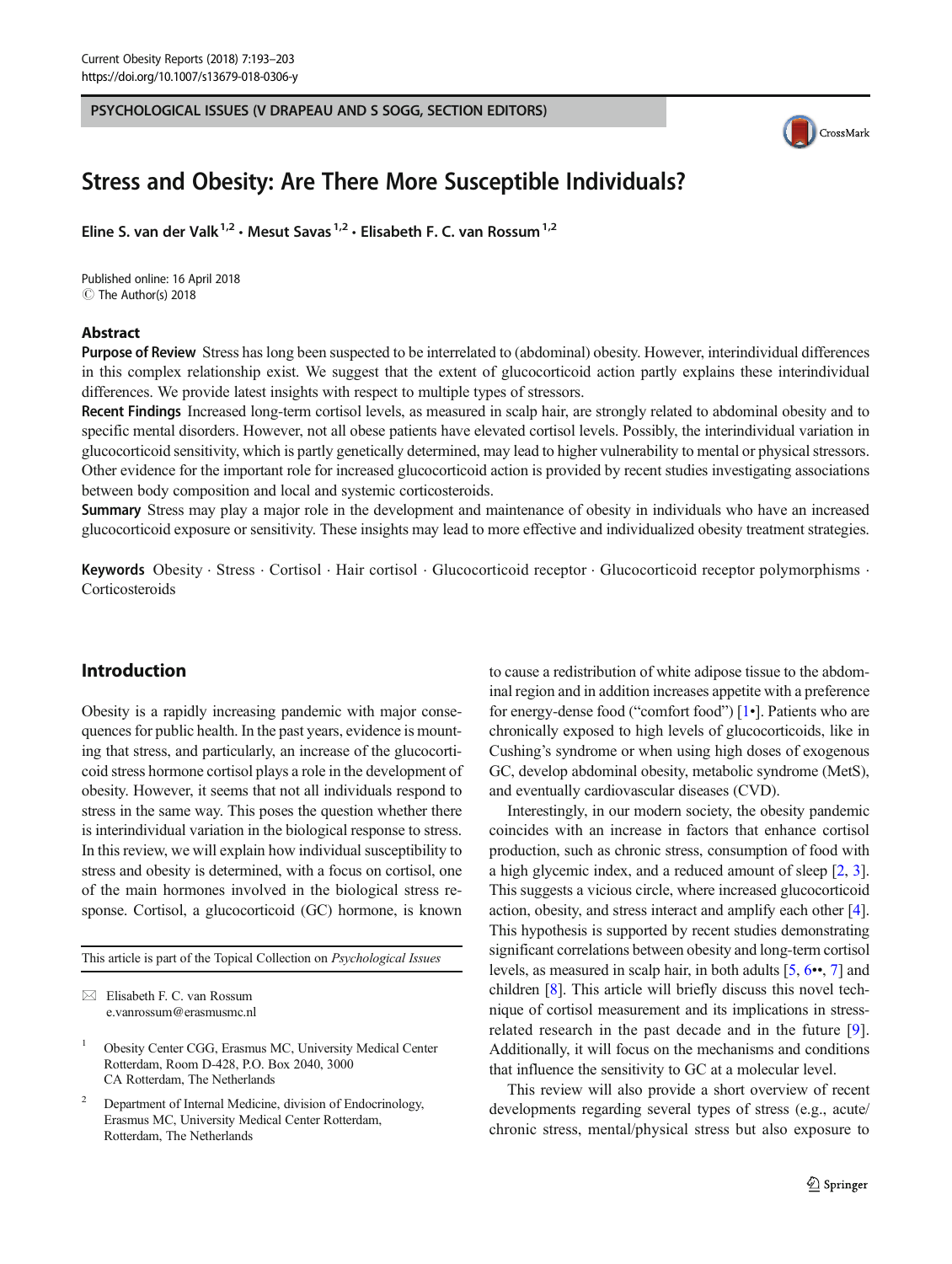exogenous stress hormones) and their relationships with obesity. In addition, existing literature explaining interindividual differences in these complex relationships will be discussed. All these concepts are then integrated in a conceptual model with obesity, chronic stress, and increased glucocorticoid action as its key components.

#### Stress

Stress, both physical and psychological, can be seen as a part of life that every individual will experience to some extent. Goldstein described stress as a condition in which expectations, whether genetically programmed, established by prior learning, or deduced from circumstances, do not match current or anticipated perceptions of the internal or external environment [[10](#page-7-0)]. This mismatch between what is observed or sensed and what is expected or programmed evokes patterned, compensatory responses. This assembly of responses is generally called the "stress response" and applies to mental stress. From a biological perspective, there are also other types of stressors, such as sleep deprivation, pain, inflammation, or use of exogenous glucocorticoids (GCs), which can all elicit a stress response at the cellular level.

#### The Acute Stress Response

Within seconds after a (perceived) stressor, catecholamines such as epinephrine and norepinephrine (associated with the fight/flight response) are produced in the sympathetic nervous system and in the adrenal medulla. They increase heart rate and stroke volume and cause vasoconstriction of blood vessels in the skin and the gut. Furthermore, epinephrine stimulates glycogenolysis in the liver, leading to higher serum glucose levels providing energy for a defensive reaction [[11](#page-7-0)]. Peripherally produced epinephrine and norepinephrine do not cross the blood-brain barrier. Within the brain, the locus coeruleus produces norepinephrine and supports arousal, vigilance, and narrowing of attention [\[12](#page-7-0)••].

Catecholamines are also linked to the hypothalamicpituitary-adrenal (HPA) axis with its end-product cortisol, which responds within minutes to hours and supports the action of catecholamines. Following an acute stressor, the release of corticotropin-releasing-hormone (CRH) is initiated from neurons in the parvocellular division of the paraventricular nucleus (PVN) [[12](#page-7-0)••, [13](#page-7-0)]. This leads to a rise in adrenocorticotropic hormone (ACTH), which is secreted in a pulsatile way after initiation by CRH [[12](#page-7-0)••]. The CRH release depends on the stressor's duration, intensity, and feedback. ACTH subsequently stimulates the production of GCs from cholesterol and other steroid precursor hormones in the adrenal glands.

CRH suppresses appetite acutely after stress [\[14\]](#page-7-0), probably by inhibiting food intake that is stimulated by neuropeptide Y (NPY) [\[15](#page-7-0)]. However, once extra GCs are produced, the intake of food is stimulated  $[15, 16]$  $[15, 16]$  $[15, 16]$ , which occurs already as soon as 1 h after injection of CRH [[17](#page-7-0)]. GCs stimulate the actions of NPY and reduce the sensitivity of the brain to leptin and to insulin by enhancing insulin resistance. The latter also inhibits feeding-stimulatory pathways in the brain [[15](#page-7-0)]. Moreover, GC specifically increase a preference for food that is rich in fat and sucrose  $[1, 15]$  $[1, 15]$  $[1, 15]$  $[1, 15]$ . An acute stress response ends when the stressor disappears. At this point, CRH release from the PVN is inhibited by several mechanisms that are mainly driven by cortisol, thereby reducing its own production  $[12\bullet]$  $[12\bullet]$ . The glucocorticoid receptor (GR) is crucial for this negative feedback loop [[12](#page-7-0)••]. The rapid termination of CRH secretion and subsequent decrease in ACTH release causes GC secretory activity to gradually return to baseline [\[12](#page-7-0)••], thereby ending the stress response.

The increased secretion and effects of these major stress mediators that are induced by acute stress, though essential for the survival of an organism, can also have negative effects. Excessive sympathetic activity may lead to hypertensive situations whereas increased parasympathetic action may lead to hypotensive situations. In this way, angiokinetic phenomena such as migraine may develop [\[18](#page-7-0)]. Furthermore, the CRH that is involved in acute stress can induce degranulation of mast cells in specific organs, thereby eliciting asthma or eczema. Also, acute stress can lead to different types of pain, gastrointestinal symptoms, and mental disturbances such as panic attacks and psychoses [\[18\]](#page-7-0).

#### Chronic Stress

The main effectors in chronic stress are GC, such as cortisol. The effects of GC are, at a cellular level, exerted through two intracellular receptors, the mineralocorticoid receptor (MR) and the glucocorticoid receptor (GR). Although the MR has a stronger affinity for GCs, the presence of 11-betahydroxysteroid dehydrogenase type II (11βHSD2), which locally converts cortisol to inactive metabolites, prevents a glucocorticoid action in various tissues, such as the kidneys and certain brain areas [[19\]](#page-7-0).

When GC bind to the GR, this receptor will translocate into the nucleus, where it influences gene expression [[20](#page-7-0)]. GRs are widely distributed throughout the brain and peripheral tissues; thus, glucocorticoids are involved in a variety of processes. They regulate cardiovascular tone; serve as an intermediary in metabolism through catabolic actions that take place in the liver, muscle, and adipose tissue; and they impact the inflammatory and immune response [\[21\]](#page-7-0). In addition, GCs influence essential functions such as reproduction, growth, behavior, water and electrolyte balance, and cell proliferation and survival  $[13]$  $[13]$ .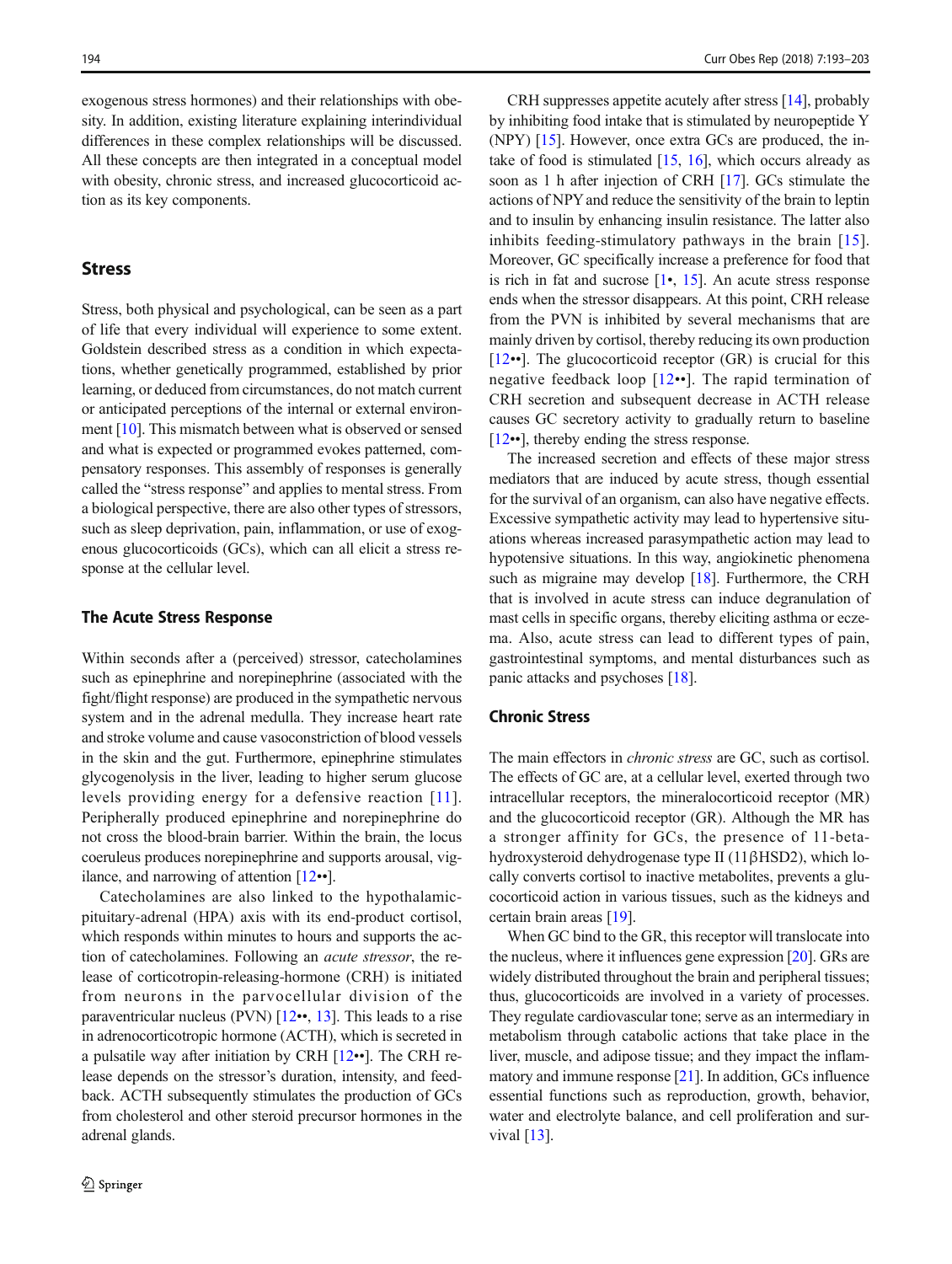The biological effects of increased levels of endogenous cortisol have a substantial overlap with the effects of chronic exposure to exogenous synthetic glucocorticoids, as they exert their biological actions through the same receptor [\[22](#page-8-0)••]. However, synthetic glucocorticoids are not bound to cortisol binding globulin in the plasma and are not metabolized by 11βHSD2 [\[22](#page-8-0)••].

#### Consequences of Chronic Stress

## Mental Factors Related to Chronic Stress and HPA Hyperactivity

It is known that chronic stress is linked to several behavioral and neuropsychiatric conditions. Regarding the exact pathophysiological mechanisms, not only speculations have been made about the effect of CRH [\[23](#page-8-0)], but also its end product cortisol has been hypothesized to have a pathophysiological role in stress-related mental disorders such as anxiety and depression [\[24](#page-8-0), [25](#page-8-0)]. Currently, the relatively novel technique of hair cortisol concentration (HCC) measurement [\[26](#page-8-0)] has also been implemented in research of mental disorders and conditions that are related to stress [\[27](#page-8-0)]. This unique and recently developed and optimized technique measures longterm cortisol levels using scalp hair [[9,](#page-7-0) [26\]](#page-8-0) and thus overcomes the limitations of serum, saliva of urine cortisol analysis that represents "snapshots" of cortisol levels instead of a consistent measurement of chronic cortisol levels. Studying the correlation between mental states and traits and chronic cortisol levels is important, as this may be an important determinant in the vicious circle of stress and obesity  $[28 \cdot]$  $[28 \cdot]$  $[28 \cdot]$ .

Recently, Stalder et al. reported in a meta-analysis that perceived chronic stress is associated with an estimated 22% elevated HCC. Particularly, groups who had stress ongoing at the time of study exhibited a 43% increase of HCC [\[6](#page-7-0)••]. Also, hypercortisolism was found in scalp hair in patients reporting severe symptoms of burnout [[29\]](#page-8-0). Interestingly, Jackson et al. recently found that obese individuals who experience discrimination that is explicitly weight-related exhibit higher HCC levels than obese persons who did not feel discriminated because of their weight. This effect was not present for discrimination in general [\[30](#page-8-0)]. In this way, weight discrimination by itself may contribute to progression of the obese state by increasing cortisol levels.

Furthermore, Karlen et al. found that children with more psychosocial exposures during pregnancy and early life had higher HCC levels [\[31\]](#page-8-0). It was also found that a lower family income [[32](#page-8-0)] and lifetime exposure to trauma [[33\]](#page-8-0) were associated with a higher HCC. In adults, however, a past trauma corresponded with lower HCC  $[6·•,  $34-36]$  $[6·•,  $34-36]$  $[6·•,  $34-36]$  $[6·•,  $34-36]$  $[6·•,  $34-36]$  $[6·•,  $34-36]$ , whereas in the$$$$$$ acute phase, cortisol levels were raised [\[37\]](#page-8-0). For example, a recent study shows that permanently staying asylum seekers have lower HCC than the reference group whereas recently fled asylum seekers have higher HCC, but no differences were found between the recently fled asylum seekers with posttraumatic stress disorder (PTSD) and those without PTSD [\[38](#page-8-0)]. Possibly, a traumatic experience temporarily raises systemic cortisol levels, which fade over the course of time leading to subsequent lower HCC.

Regarding other mental disorders, it has been challenging to prove a consistent relation between HCC and mood disorders such as depression and bipolar disorder [\[6](#page-7-0)••, [29](#page-8-0)]. For the diagnosis of depression, some studies reported higher HCC compared to controls [\[39,](#page-8-0) [40\]](#page-8-0), whereas others found no association [\[41,](#page-8-0) [42\]](#page-8-0) or lower HCC [[43](#page-8-0), [44](#page-8-0)]. Regarding depressive symptoms, strong correlations with cortisol have been described [\[45,](#page-8-0) [46\]](#page-8-0), whereas others found no association [[47](#page-8-0), [48](#page-8-0)]. The use of diverse populations with relatively small sample sizes may be accountable for these differences, as well as the duration of symptoms. However, large study comprising 921 participants with a current or remitted depressive and/or anxiety disorder confirmed a significant association with the presence of a comorbid depressive and anxiety disorder. In this study, the severity of depressive symptoms and anxiety symptoms was also correlated to HCC (Sabine M. Staufenbiel, Brenda W.J.H Penninx, Lotte Gerritsen, Albert M. van Hemert, Gerard Noppe, Yolanda B. de Rijke, Elisabeth F.C. van Rossum, unpublished results 2018). The use of antidepressants may complicate this research, as they could influence the HPA axis, possibly by modulating the GR [\[49](#page-8-0)]. Specifically, selective serotonin reuptake inhibitors (SSRIs) are associated with higher HCC in most studies ([\[50](#page-8-0)–[52](#page-8-0)]. As depression and obesity are strongly related in a bidirectional manner, unraveling the shared pathophysiological mechanisms is of profound interest for future combined treatment strategies [\[28](#page-8-0)•].

#### Physical Consequences of Chronic Stress

Chronic stress causes an elevated baseline HPA-activity and increased HPA axis responsiveness [[12](#page-7-0)••, [53](#page-9-0)]. In this case, the prolonged effects of the effector molecules of the stress system, including cortisol, norepinephrine, and CRH, can lead to disorders in the aforementioned target tissues, including a broad spectrum of inflammatory, metabolic and neuropsychiatric diseases [\[13\]](#page-7-0). As for the immune system, stress has complex actions. GCs alter the function of leukocytes and other immune cells, and decrease proinflammatory cytokines. Also, GCs as well as catecholamines induce a switch from Th1 to Th2 cells, which increases the risk for auto-immune disorders such as systemic lupus erythematosus, Graves' disease, and allergic conditions [\[13](#page-7-0)]. On the contrary, pro-inflammatory cytokines have a stimulatory effect on the stress system, which leads to increased GC levels that again suppress the inflammation [\[18](#page-7-0)]. Endocrine consequences following the increased effect of GCs include inhibition of the growth hormone axis, thyroid axis, and gonadal axis, contributing to the loss of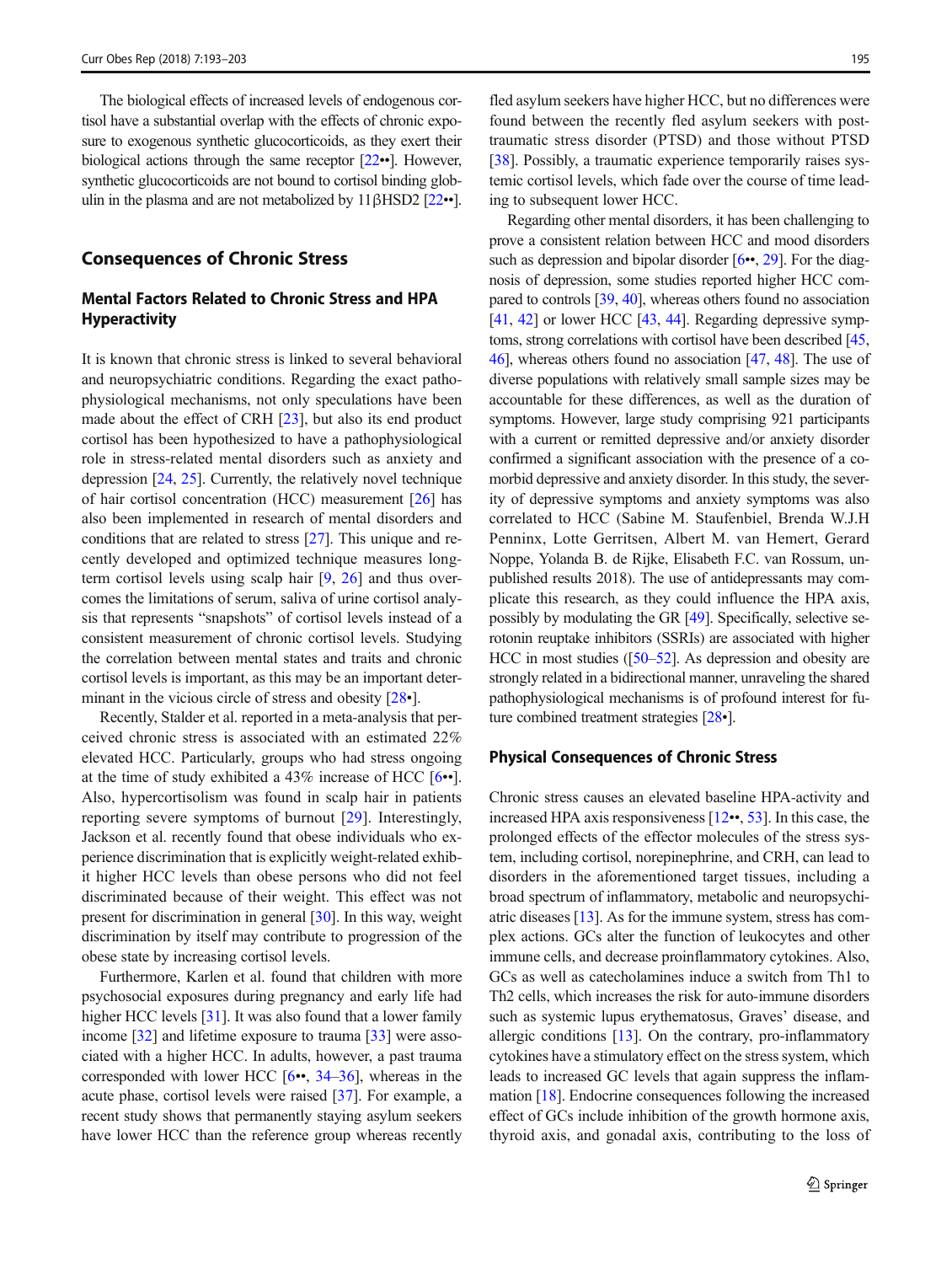muscle mass and bone mass and visceral fat accumulation that is seen in increased GC exposure [\[13\]](#page-7-0). The subsequent visceral obesity and loss of muscle mass are associated with clinical parameters comprising the MetS: dyslipidemia and hypertension and type 2 diabetes mellitus, which can ultimately lead to cardiovascular diseases [\[1](#page-7-0)•].

As mentioned previously, exogenous synthetic GCs exert roughly the same biological effects as glucocorticoids from the endogenous pathway  $[22\bullet]$  $[22\bullet]$ . It is therefore not surprising that in clinical practice, associations between the use of synthetic corticosteroids and obesity and the metabolic syndrome are found. Interestingly, obese patients visiting an outpatient clinic for obesity had used corticosteroids in the last 3 months nearly twice as often as non-obese controls [[54\]](#page-9-0). We also observed in a large sample of more than 140,000 adult individuals from the general population that use of both systemic and the local types was associated with the presence of metabolic syndrome, as well as an higher BMI. However, causality still has to be proven. Suggestive of a causal relation is the meta-analysis of Broersen et al., showing that local corticosteroids have systemic effects such as adrenal suppression [[55,](#page-9-0) [56](#page-9-0)]. The effects of chronically elevated corticosteroid levels have been shown to be modified by genetic variation in the GR gene [[22](#page-8-0)••]. Individuals carrying GR gene polymorphisms which are associated with a relative hypersensitivity seem to be more vulnerable for the adverse effects such as higher fat percentages, higher serum leptin, and an adverse cardiometabolic risk profile [[57\]](#page-9-0). This will be further discussed below.

If future research will show that the relation between obesity and corticosteroid use is causal, it may have large consequences for public health, as a substantial part of the general population uses these (local) corticosteroids (nearly 11% in the approximately 140,000 participants of the populationbased Lifelines cohort study) [\[58](#page-9-0)]. Furthermore, if we consider the individual differences in the biological effects of these agents, it seems that specific persons can experience a considerable weight gain after initiation of these agents.

# Novel Insights in the Relation Glucocorticoid Exposure and Obesity

## Cushing's Syndrome as a Model of a Pathological Status of Stress and Obesity

In the past years, an imbalance between energy intake and energy expenditure was regarded the main cause of the obesity pandemic. However, considering the abovementioned effects of chronic cortisol exposure, evidence is mounting that cortisol is also a kingpin in this pandemic. The effects of long-term exposure to extremely elevated levels of cortisol are demonstrated by Cushing's syndrome (CS). This is a condition characterized by pathologically elevated cortisol levels, usually caused by a pituitary or adrenal adenoma. In CS, the excess of cortisol can lead to a variety of clinical manifestations, such as abdominal obesity, hypertension, abnormal glucose tolerance, and proximal muscle weakness [[59](#page-9-0)]. The striking resemblance of CS patients and the more common MetS suggests a causal role for GCs. Importantly, treatment can to some extent reverse the adverse metabolic and anthropometric characteristics, although some may remain [\[60\]](#page-9-0). This, at least partial, reversibility of the CS indicates that this presumed hypercortisolism could provide promising future treatment opportunities for the metabolic syndrome.

However, when studying the relation between GC and human obesity, conflicting results were found with respect to cortisol levels in obesity [[61](#page-9-0)–[64\]](#page-9-0). The diagnostic tests that were previously used, for measuring cortisol in serum, saliva or urine, are difficult to interpret when applied to measure subtle hypercortisolism in "common" obesity. This is mainly due to the circadian rhythm of cortisol, its pulsatile secretion, and relatively short half-life in plasma (approximately 66 min) [\[65](#page-9-0)], as well as daily variations due to changing circumstances like acute stress. As previously mentioned, scalp hair analysis of cortisol overcomes these limitations.

#### Correlations Between Long-Term Cortisol and Obesity

It has been demonstrated that, on average, obese individuals have higher hair cortisol levels [\[7](#page-7-0)] The meta-analysis of Stalder et al. also found consistent evidence for a relationship between HCC and BMI (9.8% increase of hair cortisol for each 2.5-point increase in BMI) [\[6](#page-7-0)••]. Afterwards, several cohort studies have confirmed the relationship between adiposity measures and HCC in adults [\[5](#page-7-0), [66\]](#page-9-0). Interestingly, also in a large cohort study of more than 3000 6-year-old children, those with the highest hair cortisol concentrations had an almost 10-fold increased risk of obesity [\[8](#page-7-0)]. In the latter study, cortisol was specifically correlated to an increase of abdominal fat mass, which is similar to the effect of cortisol in CS. In addition to these cross-sectional findings, HCC also correlated to a more persistent obesity over time [\[5](#page-7-0)]. So, on average, long-term cortisol levels are elevated in obese individuals, and seem in particular related to increased abdominal fat mass. This specific distribution may be explained by the greater density of GRs in visceral adipose tissue than in other adipose tissues, causing fat redistribution to the abdominal region [[1](#page-7-0)•, [67\]](#page-9-0). This could be further enhanced by an increased expression of 11βHSD1 leading to more active cortisol  $[68]$  $[68]$ .

## Potential Mechanisms and Treatment Targets of Elevated Cortisol in Obesity

This brings up the question what causes the increased chronic cortisol levels in the majority of patients with obesity and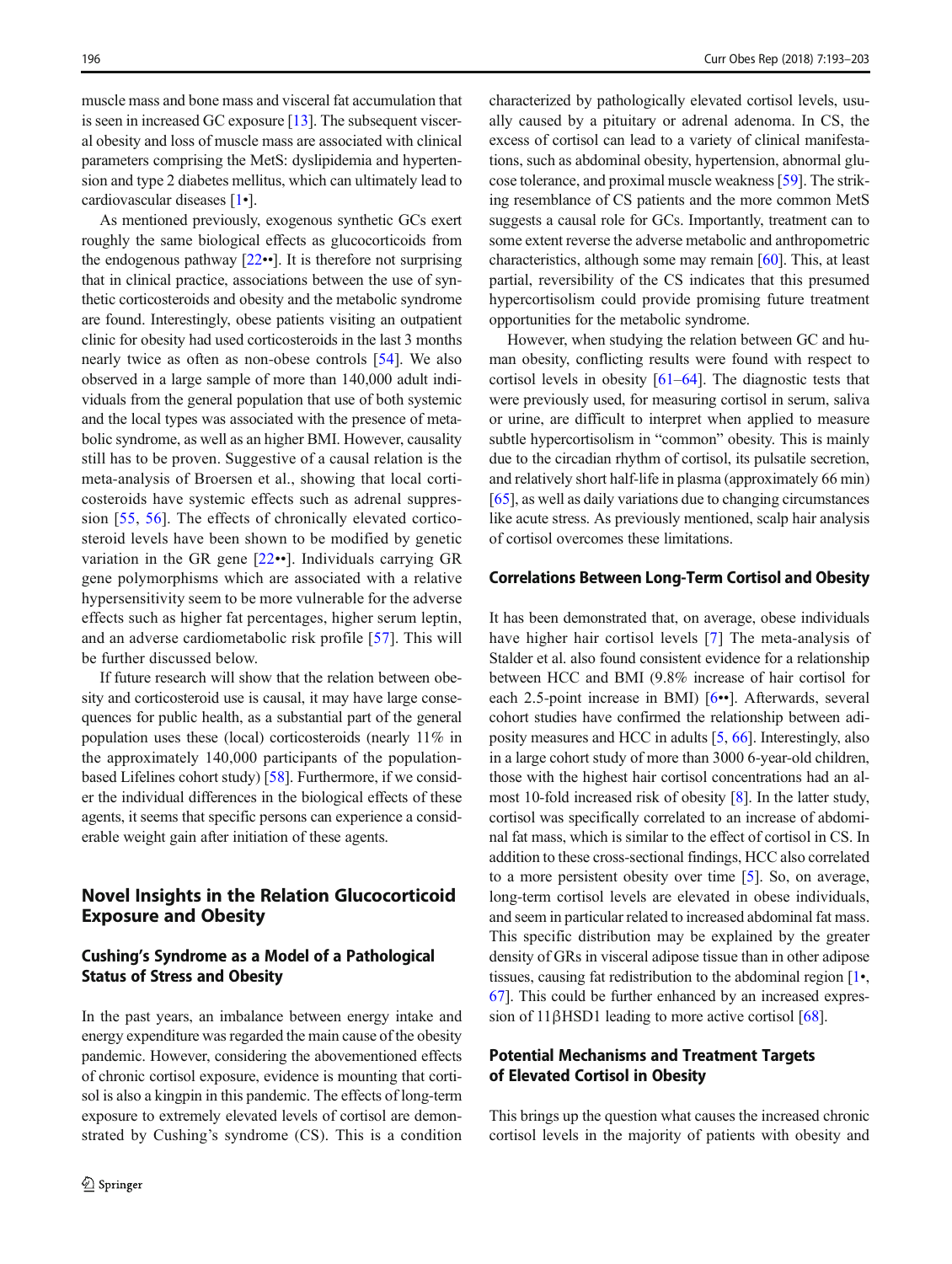whether there are more susceptible individuals. Despite the elevated average chronic cortisol levels in obesity, not all individuals with obesity have higher HCC. When taking a closer look at the sample of obese individuals, it can be observed that, within the obese group, roughly half of the obese patients appear to be normocortisolistic, whereas the others can be categorized as hypercortisolistic [\[7](#page-7-0)]. One can be speculate that hypercortisolistic obesity may represent more abdominal obesity and is more tightly linked to the metabolic syndrome and cardiovascular diseases. This concept is supported by studies showing that persons with the highest hair cortisol had the highest risk of metabolic syndrome [[69\]](#page-9-0) and cardiovascular diseases [[70](#page-9-0)]. It is conceivable that these "hypercortisolistic" obese persons could benefit more from cortisol reducing treatment strategies than "normocortisolistic" obese individuals. Studies to elucidate this issue are ongoing.

There are several mechanisms that can potentially contribute to higher cortisol levels in individuals with obesity. First of all, there could be an overactivity of the HPA axis, including increased CRH and ACTH. This could be due to the intake of food with a high glycemic index [\[71](#page-9-0)], chronic stress [\[72](#page-9-0)], chronic pain [[73\]](#page-9-0), alcohol [[74\]](#page-9-0), and chronic sleep deprivation [\[75\]](#page-9-0). HPA activity also seems higher in patients with the night eating syndrome [[76](#page-9-0)], although it is not known whether the actual timing of meals may influence the HPA axis. Secondly, inflammatory markers such as interleukin-6, TNF-alpha, and IL-1β can influence the HPA axis [\[77\]](#page-9-0). Thirdly, it is conceivable that the different cortisol levels may be due to individual variation in enzymes that are involved in cortisol metabolism, such as 11-β-hydroxysteroid dehydrogenases enzymes type 1 and 2 (11βHSD1 and 11βHSD2). The enzyme 11βHSD1 catalyzes the regeneration of the inactive cortisone to its active form cortisol. It was found to have a significantly higher expression in adipose tissue of obese individuals versus fat tissue of non-obese individuals, both in men and in women in most studies [\[64](#page-9-0)]. In the liver of obese patients, however, the activity of  $11β$ HSD1 seems to be decreased [\[64,](#page-9-0) [78](#page-9-0)]. Moreover, in obesity, there may also be other enzymes responsible for altered cortisol levels or altered effects of cortisol, that include 5α and 5β reductases [\[78](#page-9-0)] and bile acids [[79\]](#page-9-0). Also, severe liver steatosis could play a role, as the activity of hepatic enzymes responsible for cortisol clearance and regeneration is altered in patients with hepatic steatosis [\[80\]](#page-9-0).

In the past years, several studies have investigated the potential of 11βHSD1 inhibitors and found modest effects on glycemic control in patients with type 2 diabetes mellitus, however not enough to compete with existing medication [\[81,](#page-9-0) [82\]](#page-9-0). The effect on other features of the metabolic syndrome, including hypertension, dyslipidemia, and obesity, was thus far also modest  $[82]$  $[82]$ . It is conceivable that these agents could be more potent if they are used selectively in hypercortisolistic patients with obesity. Future studies need to confirm this hypothesis.

Also, GR antagonists, such as mifepristone, lowered fasting glucose and insulin levels when given simultaneously with metyrapone in men with type 2 diabetes [[83](#page-9-0)]. Other potential strategies to target hypercortisolism include nonpharmacological options such as mindfulness, which has been studied in patients with structural heart disease [[84](#page-9-0)].

## Glucocorticoid Sensitivity at a Molecular Level and the Relation with Obesity and Stress-Related Disorders

#### The Glucocorticoid Receptor

The clinical effects of glucocorticoids are determined not only by their quantity, but also by the individual sensitivity to glucocorticoids at a tissue level [\[85](#page-9-0)]. Cases of extreme glucocorticoid sensitivity, such as primary generalized glucocorticoid hypersensitivity, and of its opposite, extreme glucocorticoid resistance (Chrousos syndrome) have been described [\[86](#page-10-0)]; however, there are also variations within the normal range. A key player in glucocorticoid action is the GR, also known as nuclear receptor subfamily 3, group C, member 1, or NR3C1. When cortisol binds to the GR, it becomes activated and moves into the nucleus. In the cytoplasm, a multiprotein complex, which is formed by several folding chaperone proteins (heat shock proteins and FK506 binding proteins, FKBPs), regulates the activity of the GR [\[87\]](#page-10-0). The GR can activate or repress transcription of target genes through several mechanisms, which include direct interaction with the glucocorticoid-responsive elements in the promoter regions of target genes, or interaction with other transcription factors thereby influencing gene expression indirectly [\[88](#page-10-0)]. Thus, the individual sensitivity for endogenous and exogenous glucocorticoids can be influenced by many factors and conditions, including not only altered uptake, altered steroid-binding proteins in the plasma, or alterations in the 11βHSD activity, but also the GR-expression level, the ligand binding affinity of GR, the ability of GR to bind DNA, or by competition for DNA-binding with other inflammatory transcription factors [\[88](#page-10-0)]. Several methods have been used to study glucocorticoid sensitivity: in vivo by, e.g., very low dose (0.25 mg) dexamethasone suppression tests, and in vitro, e.g., by glucocorticoid receptor transactivation or transrepression activity using bioassays or gene expression profiles [[89](#page-10-0), [90](#page-10-0)].

## Individual Variations in Glucocorticoid Sensitivity and Their Consequences for Body Composition and Mental Status

A number of acquired diseases are currently linked to differences in tissue sensitivity to glucocorticoids, such as HIV (which is associated with glucocorticoid hypersensitivity)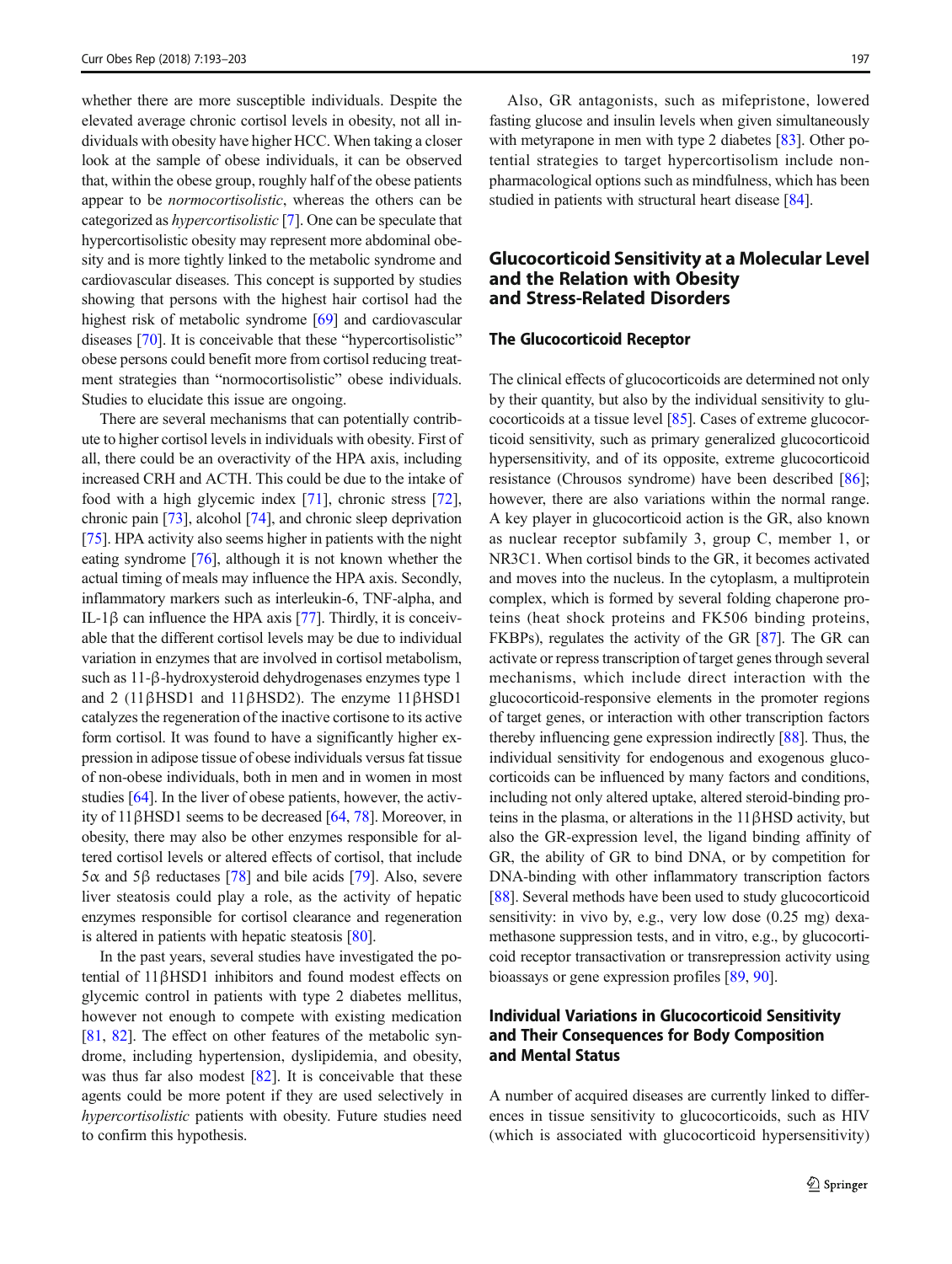[\[91,](#page-10-0) [92\]](#page-10-0) and inflammatory states such as rheumatoid arthritis, osteoarthritis, inflammatory bowel disease, and asthma (associated with resistance to glucocorticoids) [[91](#page-10-0)].

However, also certain polymorphisms in the GR gene (NR3C1) have been identified that influence glucocorticoid sensitivity, of which a small number have been studied most inten-sively: Tth111I, ER22/23EK, N363S, BclI, and GR-9β [\[93](#page-10-0)].

The BclI polymorphism, associated with an increase in glucocorticoid sensitivity, was linked to increased central obesity and BMI, as well as other parameters that are related to the metabolic syndrome, including insulin resistance and increased blood pressure [\[94,](#page-10-0) [95\]](#page-10-0). Roerink et al. recently found that the BclI polymorphism is associated with an adverse cardiometabolic risk profile in patients in long-term remission of Cushing syndrome [\[57\]](#page-9-0). The exact mechanism that may cause the BclI polymorphism to increase glucocorticoid sensitivity has not been unraveled.

The N363S polymorphism is also related to an increase in glucocorticoid sensitivity and has been associated with a higher BMI and increased LDL cholesterol in elderly [[96](#page-10-0)]. However, the positive relationship of N363S and BMI has not consistently be observed [[97](#page-10-0), [98](#page-10-0)••]. This polymorphism has been shown to lead an increased transactivational capacity of the GR in vitro [[99](#page-10-0)] and to altered gene expression [\[90\]](#page-10-0).

As an opposite to N363S and BclI, the combined ER22/23EK polymorphism has been shown to lead to a mild glucocorticoid resistance, both in vivo as in vitro studies [[99,](#page-10-0) [100\]](#page-10-0). In line with a long-term decreased GC action, we previously observed sex-specific changes in body composition. Male carriers of this polymorphism have more muscle mass, increased muscle strength, and are taller; female carriers have a smaller waist circumference [[101\]](#page-10-0). Furthermore, it has been associated with higher insulin sensitivity and lower fasting insulin, CRP, and LDL-cholesterol levels [[98](#page-10-0)••].

The GR-9β polymorphism has no effect on GR transactivation but seems to decrease transrepression activity of the GR. This type of mild GC resistance may reduce the immunosuppressive actions of glucocorticoids and has been associated with an increased incidence of coronary heart disease [\[93\]](#page-10-0).

The abovementioned polymorphisms can be integrated in five different haplotypes of the GR-gene [\[93\]](#page-10-0). Recently, these haplotypes were studied in 12,552 individuals of the Lifelines cohort study [\[102\]](#page-10-0). Haplotype 4, containing the N363S polymorphism, showed an increase in MetS in young adult males. Interestingly, this haplotype increased the odds for MetS specifically in patients with a low education status. It is conceivable that in the context of stressful circumstances, such as poverty or unemployment, the effects of the stress hormone cortisol may cause extra harm in individuals carrying the N363S variant. Thus, genetic variations in the GR-gene may influence the metabolic phenotype, which seems also influenced by environmental factors, and may contribute to individual vulnerability for the biological effects of stress.

Genetic variations in the HPA axis could play a role in stress-related mental disorders, such as post-traumatic stress disorder [\[103](#page-10-0)] and mood disorders [\[104](#page-10-0)]. Previous studies have also specifically focused on the link between GR polymorphisms and depression. As to the variants associated with increased glucocorticoid sensitivity, most studies have focused on the BclI polymorphism and found that depressive patients were more likely to be BclI variant carriers [\[105](#page-10-0)–[107](#page-10-0)]. On the other hand, the relative glucocorticoidresistant ER22/23EK SNP was also more frequently observed in patients with a major depressive disorder [[105](#page-10-0), [108\]](#page-10-0), which concurs with the common observation of relative glucocorticoid resistance (with biochemical assessments) in depressive patients. One other specific example is FKBP5, a cochaperone in the heat shock protein 90-steroid receptor complex, which not only is induced by GR activation, but also inhibits the GR, thus creating an ultra-short intracellular negative feedback loop [[87\]](#page-10-0). High FKBP5 levels are known to decrease GR signaling by alteration of the GR complex. Several common genetic variants within this GR signaling pathway have been linked to depression [\[109](#page-10-0)]. These studies show that either increased or decreased exposure to GCs at the molecular level, as determined by an individual genetic makeup, seems to be involved in major depressive disorder.

# The Interplay Between the Stress System and Obesity

Integrating the abovementioned aspects, a conceptual model for the interplay between the stress system and obesity in which individual patient characteristics play a central role has been proposed (Fig. [1\)](#page-6-0). The end effects of stress with respect to weight gain can be accomplished in different ways due to the various properties of glucocorticoids. High levels of cortisol can, for example, increase appetite with a preference for "comfort food" and cause white adipose tissue to redistribute to the abdominal region [\[1](#page-7-0)•], which may ultimately lead to abdominal obesity [\[4](#page-7-0)]. Interestingly, it had been observed that glucocorticoids may decrease the sensitivity to adrenergic stimulation of brown fat [\[110](#page-10-0), [111\]](#page-10-0). Furthermore, exogenous glucocorticoid administration increases the intrahepatic conversion of cortisone to cortisol thereby potentially contributing to the vicious circle [\[112\]](#page-10-0). This relationship between (chronic) stress and obesity mediated by increased glucocorticoid action may in some persons be greater by exposure to factors enhancing the stress response. Biological factors, such as carrying glucocorticoid sensitive GR gene variants, or a disrupted diurnal cortisol rhythm by decreased sleep and/or shift work, can potentially lead to higher glucocorticoid effects and thus make certain persons more prone to weight gain, and obesity. Moreover, the same holds for other environmental and behavioral factors, such as intake of food with high glycemic index, excessive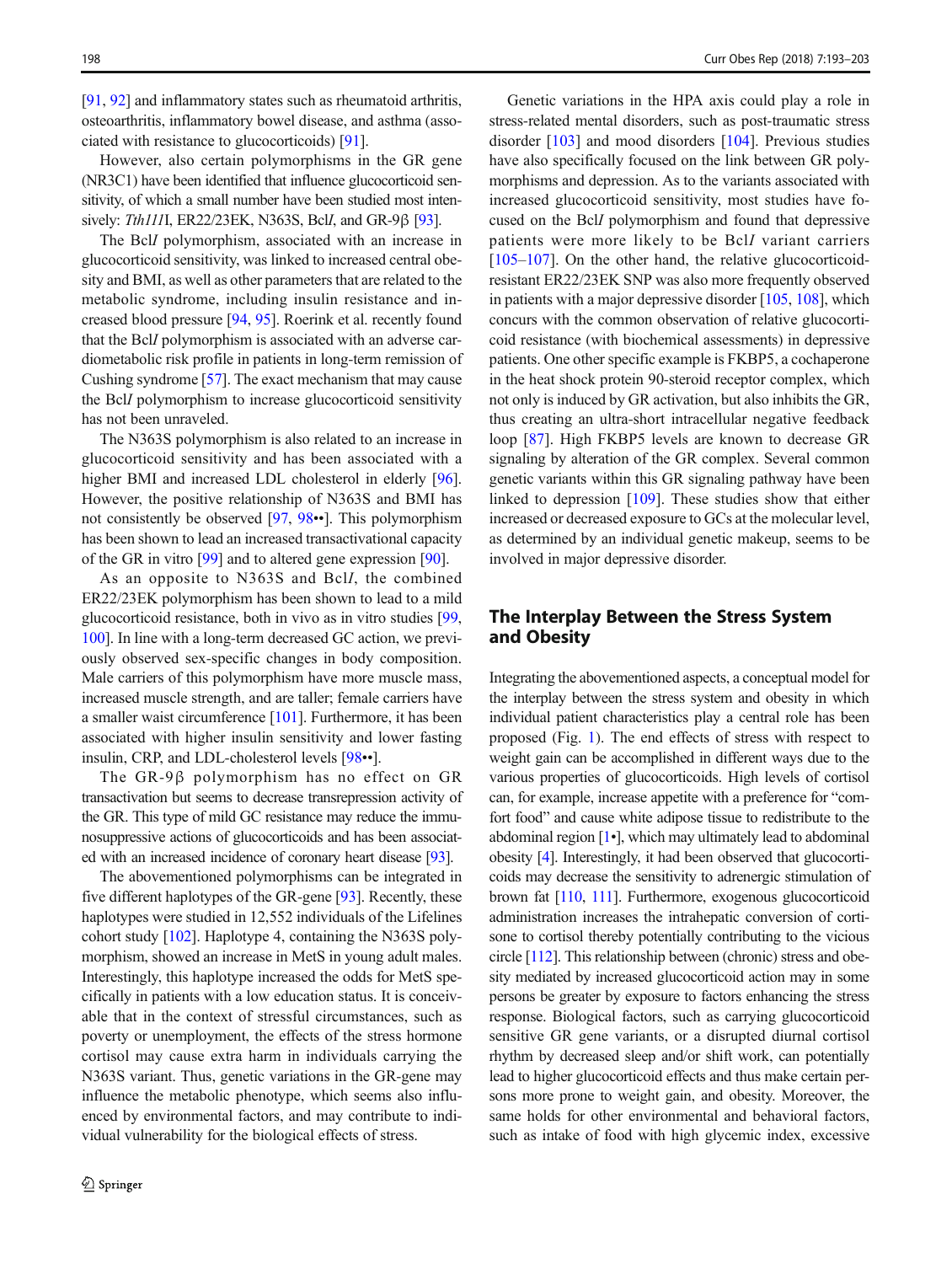<span id="page-6-0"></span>

Fig. 1 Conceptual model of the interplay between the stress system and obesity. Various individual characteristics are proposed to play a role in initiating a vicious circle of increased activation of the stress system (both by perceived chronic stress as well as increased net glucocorticoid effect

alcohol use, and chronic pain, all possibly leading to increased cortisol levels and higher body weight. [\[71,](#page-9-0) [113\]](#page-10-0).

On the other hand, obesity per se can also lead to increased chronic stress to varying degrees depending on certain individual characteristics. Persons experiencing, for example, weight stigma are known not only to experience more stress [\[114](#page-10-0)] but also to have higher long-term cortisol levels [[30\]](#page-8-0).

by either endogenous or exogenous GCs) and obesity in a bidirectional manner. Abbreviations: GC, glucocorticoid; SNP, single nucleotide polymorphism; OSA, obstructive sleep apnea

Additionally, persons with obesity are more likely to suffer from mental (e.g., depression) and physical disorders (e.g., OSAS, chronic pain due to weight load) which can in turn lead to chronic stress and/or higher cortisol levels. This can even be exaggerated by the use of certain medications indicated for obesity-related comorbidities, such as corticosteroids for arthrosis or asthma.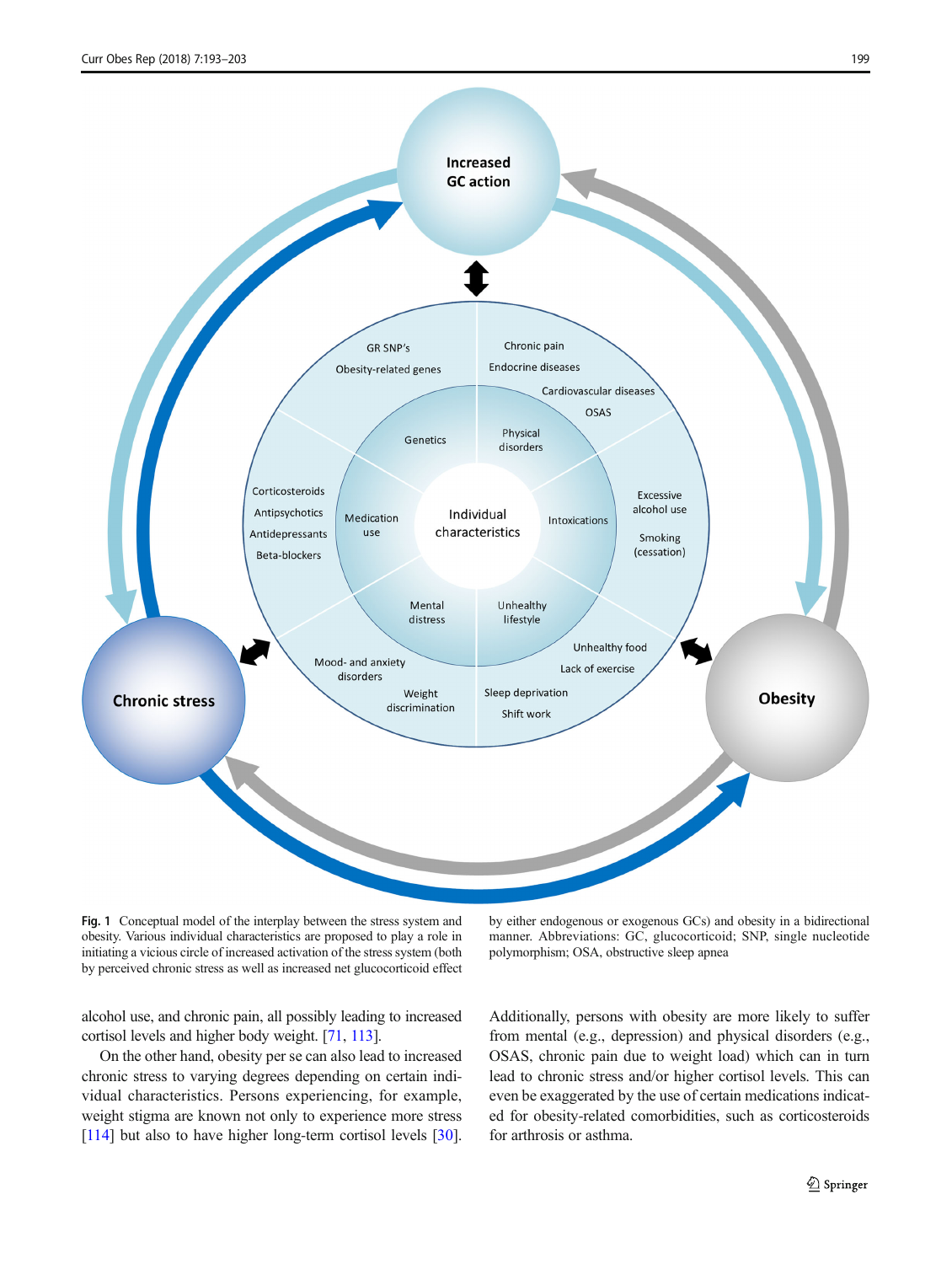<span id="page-7-0"></span>Thus, in this and many other ways, a vicious circle may be formed that maintains chronic stress, obesity, and increased GC action, leading to even more weight gain and/or impeding weight loss.

## Conclusions

Summarizing recent literature, it can be concluded that there are more susceptible individuals in the bidirectional relation between stress and obesity. This can be partly traced back to a third key player affecting stress and obesity: increased glucocorticoid action. The latter is influenced by individual GC sensitivity and altered levels of GCs, which have both been associated with body composition and mental disorders in recent studies.

Future studies may yield more insight into the vicious circle of obesity, stress, and increased GC action, which may lead to more, individualized treatment strategies that integrate obesity and stress.

#### Compliance with Ethical Standards

Conflict of Interest Eline S. van der Valk, Mesut Savas, and Elisabeth F.C. van Rossum declare that they have no conflict of interest.

EFCvR is supported by a Vidi grant from the Netherlands Organization of Scientific Research NWO (grant number: 91716453).

Human and Animal Rights and Informed Consent This article does not contain any studies with human or animal subjects performed by any of the authors.

Open Access This article is distributed under the terms of the Creative Commons Attribution 4.0 International License (http:// creativecommons.org/licenses/by/4.0/), which permits unrestricted use, distribution, and reproduction in any medium, provided you give appropriate credit to the original author(s) and the source, provide a link to the Creative Commons license, and indicate if changes were made.

#### References

Papers of particular interest, published recently, have been highlighted as:

- Of importance
- •• Of major importance
	- 1.• Fardet L, Feve B. Systemic glucocorticoid therapy: a review of its metabolic and cardiovascular adverse events. Drugs. 2014;74(15): 1731–45. [https://doi.org/10.1007/s40265-014-0282-9.](https://doi.org/10.1007/s40265-014-0282-9) A review of the metabolic and cardiovascular effects of systemic glucocorticoid therapy
	- 2. Knutson KL, Van Cauter E, Rathouz PJ, DeLeire T, Lauderdale DS. Trends in the prevalence of short sleepers in the USA: 1975- 2006. Sleep. 2010;33(1):37–45.
	- 3. Cohen S, Janicki-Deverts D. Who's stressed? Distributions of psychological stress in the United States in probability samples

from 1983, 2006, and 2009. J Appl Soc Psychol. 2012;42:1320– 34. [https://doi.org/10.1111/j.1559-1816.2012.00900.x.](https://doi.org/10.1111/j.1559-1816.2012.00900.x)

- 4. van Rossum EF. Obesity and cortisol: new perspectives on an old theme. Obesity (Silver Spring). 2017;25(3):500–1. [https://doi.org/](https://doi.org/10.1002/oby.21774) [10.1002/oby.21774](https://doi.org/10.1002/oby.21774).
- 5. Jackson SE, Kirschbaum C, Steptoe A. Hair cortisol and adiposity in a population-based sample of 2,527 men and women aged 54 to 87 years. Obesity (Silver Spring). 2017;25(3):539–44. [https://doi.](https://doi.org/10.1002/oby.21733) [org/10.1002/oby.21733](https://doi.org/10.1002/oby.21733).
- 6.•• Stalder T, Steudte-Schmiedgen S, Alexander N, Klucken T, Vater A, Wichmann S, et al. Stress-related and basic determinants of hair cortisol in humans: a meta-analysis. Psychoneuroendocrinology. 2017;77:261–74. [https://doi.org/10.1016/j.psyneuen.2016.12.](https://doi.org/10.1016/j.psyneuen.2016.12.017) [017](https://doi.org/10.1016/j.psyneuen.2016.12.017). A meta-analysis summarizing the most important determinants of hair cortisol, a recently introduced method to measure long-term cortisol
- 7. Wester VL, Staufenbiel SM, Veldhorst MAB, Visser JA, Manenschijn L, Koper JW, et al. Long-term cortisol levels measured in scalp hair of obese patients. Obesity (Silver Spring). 2014;22(9):1956–8. [https://doi.org/10.1002/oby.20795.](https://doi.org/10.1002/oby.20795)
- 8. Noppe G, Van Den Akker ELT, De Rijke YB, Koper JW, Jaddoe VW, Van Rossum EFC. Long-term glucocorticoid concentrations as a risk factor for childhood obesity and adverse body-fat distribution. Int J Obes. 2016;40(10):1503–9. [https://doi.org/10.1038/ijo.2016.113.](https://doi.org/10.1038/ijo.2016.113)
- 9. Manenschijn L, Koper JW, Lamberts SWJ, Van Rossum EFC. Evaluation of a method to measure long term cortisol levels. Steroids. 2011;76(10–11):1032–6. [https://doi.org/10.1016/j.](https://doi.org/10.1016/j.steroids.2011.04.005) [steroids.2011.04.005.](https://doi.org/10.1016/j.steroids.2011.04.005)
- 10. Goldstein DS. Adrenal responses to stress. Cell Mol Neurobiol. 2010;30(8):1433–40. [https://doi.org/10.1007/s10571-010-9606-9.](https://doi.org/10.1007/s10571-010-9606-9)
- 11. Gunnar M, Quevedo K. The neurobiology of stress and development. Annu Rev Psychol. 2007;58:145–73. [https://doi.org/10.](https://doi.org/10.1146/annurev.psych.58.110405.085605) [1146/annurev.psych.58.110405.085605](https://doi.org/10.1146/annurev.psych.58.110405.085605).
- 12.•• Herman JP, McKlveen JM, Ghosal S, Kopp B, Wulsin A, Makinson R, et al. Regulation of the hypothalamic-pituitaryadrenocortical stress response. Compr Physiol. 2016;6(2):603– 21. <https://doi.org/10.1002/cphy.c150015>. An excellent summary of the physiology
- 13. Nicolaides NC, Kyratzi E, Lamprokostopoulou A, Chrousos GP, Charmandari E. Stress, the stress system and the role of glucocorticoids. Neuroimmunomodulation. 2015;22(1–2):6–19. [https://](https://doi.org/10.1159/000362736) [doi.org/10.1159/000362736.](https://doi.org/10.1159/000362736)
- 14. Tsigos C, Kyrou I, Kassi E, Chrousos GP. Stress, endocrine physiology and pathophysiology. 2000.
- 15. Spencer SJ, Tilbrook A. The glucocorticoid contribution to obesity. Stress. 2011;14(3):233–46. [https://doi.org/10.3109/10253890.](https://doi.org/10.3109/10253890.2010.534831) [2010.534831.](https://doi.org/10.3109/10253890.2010.534831)
- 16. Tataranni PA, Larson DE, Snitker S, Young JB, Flatt JP, Ravussin E. Effects of glucocorticoids on energy metabolism and food intake in humans. Am J Phys. 1996;271(2 Pt 1):E317–25.
- 17. George SA, Khan S, Briggs H, Abelson JL. CRH-stimulated cortisol release and food intake in healthy, non-obese adults. Psychoneuroendocrinology. 2010;35(4):607–12. [https://doi.org/](https://doi.org/10.1016/j.psyneuen.2009.09.017) [10.1016/j.psyneuen.2009.09.017](https://doi.org/10.1016/j.psyneuen.2009.09.017).
- 18. Chrousos GP. Stress and disorders of the stress system. Nat Rev Endocrionol. 2009;5(7):374–81. [https://doi.org/10.1038/nrendo.](https://doi.org/10.1038/nrendo.2009.106) [2009.106](https://doi.org/10.1038/nrendo.2009.106).
- 19. Gomez-Sanchez E, Gomez-Sanchez CE. The multifaceted mineralocorticoid receptor. Compr Physiol. 2014;4(3):965–94. [https://](https://doi.org/10.1002/cphy.c130044) [doi.org/10.1002/cphy.c130044.](https://doi.org/10.1002/cphy.c130044)
- Smith SM, Vale WW. The role of the hypothalamic-pituitaryadrenal axis in neuroendocrine responses to stress. Dialogues Clin Neurosci. 2006;8(4):383–95.
- 21. Charmandari E, Tsigos C, Chrousos G. Endocrinology of the stress response. Annu Rev Physiol. 2005;67:259–84. [https://doi.](https://doi.org/10.1146/annurev.physiol.67.040403.120816) [org/10.1146/annurev.physiol.67.040403.120816.](https://doi.org/10.1146/annurev.physiol.67.040403.120816)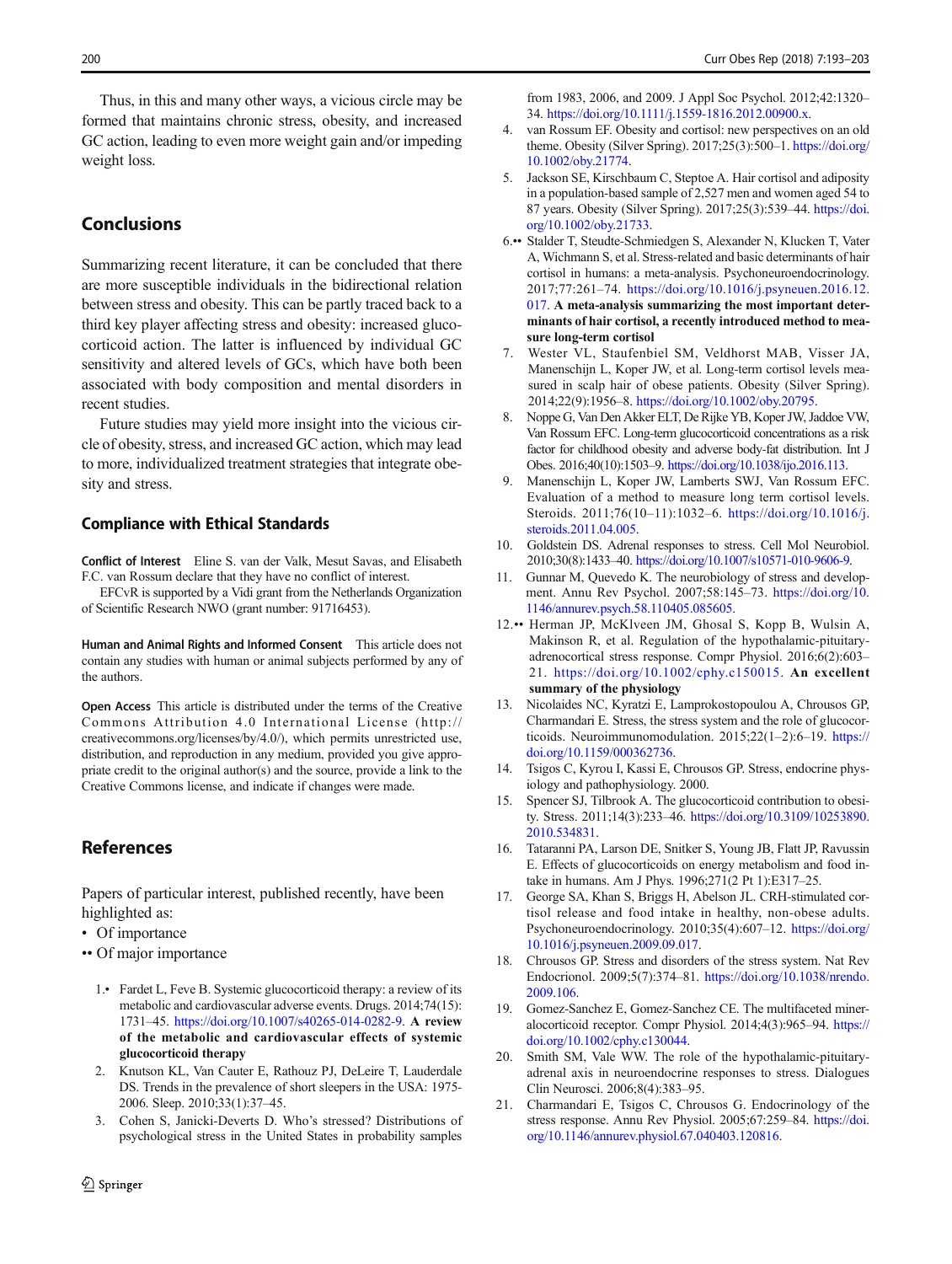- <span id="page-8-0"></span>22.•• Song QQ, Xie WY, Tang YJ, Zhang J, Liu J. Genetic variation in the glucocorticoid pathway involved in interindividual differences in the glucocorticoid treatment. Pharmacogenomics. 2017;18(3): 293–316. <https://doi.org/10.2217/pgs-2016-0151>. An overview of the current knowledge regarding genetic variation influencing the glucocorticoid pathway
- 23. Keller PA, McCluskey A, Morgan J, O'Connor SM. The role of the HPA axis in psychiatric disorders and CRF antagonists as potential treatments. Arch Pharm (Weinheim). 2006;339(7):346– 55. [https://doi.org/10.1002/ardp.200600021.](https://doi.org/10.1002/ardp.200600021)
- 24. Vreeburg SA, Hoogendijk WJ, van Pelt J, Derijk RH, Verhagen JC, van Dyck R, et al. Major depressive disorder and hypothalamic-pituitary-adrenal axis activity: results from a large cohort study. Arch Gen Psychiatry. 2009;66(6):617–26. [https://](https://doi.org/10.1001/archgenpsychiatry.2009.50) [doi.org/10.1001/archgenpsychiatry.2009.50](https://doi.org/10.1001/archgenpsychiatry.2009.50).
- 25. Elnazer HY, Baldwin DS. Investigation of cortisol levels in patients with anxiety disorders: a structured review. Curr Top Behav Neurosci. 2014;18:191–216. [https://doi.org/10.1007/7854\\_2014\\_299.](https://doi.org/10.1007/7854_2014_299)
- 26. Noppe G, Rijke YB, Dorst K, Akker ELT. LC-MS/MS-based method for long-term steroid profiling in human scalp hair. Clinical …. 2015.
- 27. Staufenbiel SM, Penninx B, Spijker AT, Elzinga BM, van Rossum EFC. Hair cortisol, stress exposure, and mental health in humans: a systematic review. Psychoneuroendocrinology. 2013;38(8): 1220–35. [https://doi.org/10.1016/j.psyneuen.2012.11.015.](https://doi.org/10.1016/j.psyneuen.2012.11.015)
- 28.• Yuri Milaneschi WKS, Elisabeth F.C. van Rossum, Brenda WJH Penninx. Depression and obesity: evidence of shared biological mechanisms (expert review). Molecular Psychiatry. 2017; in press. A review discussing the shared mechanisms of obesity and depression.
- 29. Penz M, Stalder T, Miller R, Ludwig VM, Kanthak MK, Kirschbaum C. Hair cortisol as a biological marker for burnout symptomatology. Psychoneuroendocrinology. 2017;87:218–21. [https://doi.org/10.1016/j.psyneuen.2017.07.485.](https://doi.org/10.1016/j.psyneuen.2017.07.485)
- 30. Jackson SE, Kirschbaum C, Steptoe A. Perceived weight discrimination and chronic biochemical stress: a population-based study using cortisol in scalp hair. Obesity. 2016;24(12):2515–21. [https://](https://doi.org/10.1002/oby.21657) [doi.org/10.1002/oby.21657](https://doi.org/10.1002/oby.21657).
- 31. Karlen J, Ludvigsson J, Hedmark M, Faresjo A, Theodorsson E, Faresjo T. Early psychosocial exposures, hair cortisol levels, and disease risk. Pediatrics. 2015;135(6):e1450–e7.
- 32. Rippe RC, Noppe G, Windhorst DA, Tiemeier H, van Rossum EF, Jaddoe VW, et al. Splitting hair for cortisol? Associations of socioeconomic status, ethnicity, hair color, gender and other child characteristics with hair cortisol and cortisone. Psychoneuroendocrinology. 2016;66:56–64. [https://doi.org/10.](https://doi.org/10.1016/j.psyneuen.2015.12.016) [1016/j.psyneuen.2015.12.016.](https://doi.org/10.1016/j.psyneuen.2015.12.016)
- 33. Simmons JG, Badcock PB, Whittle SL, Byrne ML, Mundy L, Patton GC, et al. The lifetime experience of traumatic events is associated with hair cortisol concentrations in community-based children. Psychoneuroendocrinology. 2016;63:276–81. [https://](https://doi.org/10.1016/j.psyneuen.2015.10.004) [doi.org/10.1016/j.psyneuen.2015.10.004](https://doi.org/10.1016/j.psyneuen.2015.10.004).
- 34. Hinkelmann K, Muhtz C, Dettenborn L, Agorastos A, Wingenfeld K, Spitzer C, et al. Association of low hair cortisol and childhood trauma. Pharmacopsychiatry. 2013;46(6):A21.
- 35. Steudte S, Kirschbaum C, Gao W, Alexander N, Schönfeld S, Hoyer J, et al. Hair cortisol as a biomarker of traumatization in healthy individuals and posttraumatic stress disorder patients. Biol Psychiatry. 2013;74(9):639–46. [https://doi.org/10.1016/j.](https://doi.org/10.1016/j.biopsych.2013.03.011) [biopsych.2013.03.011](https://doi.org/10.1016/j.biopsych.2013.03.011).
- 36. Fischer S, Duncko R, Hatch SL, Papadopoulos A, Goodwin L, Frissa S, et al. Sociodemographic, lifestyle, and psychosocial determinants of hair cortisol in a South London community sample. Psychoneuroendocrinology. 2017;76:144–53. [https://doi.org/10.](https://doi.org/10.1016/j.psyneuen.2016.11.011) [1016/j.psyneuen.2016.11.011](https://doi.org/10.1016/j.psyneuen.2016.11.011).
- 37. Luo H, Hu X, Liu X, Ma X, Guo W, Qiu C, et al. Hair cortisol level as a biomarker for altered hypothalamic-pituitary-adrenal activity in female adolescents with posttraumatic stress disorder after the 2008 Wenchuan earthquake. Biol Psychiatry. 2012;72(1): 65–9. <https://doi.org/10.1016/j.biopsych.2011.12.020>.
- 38. Mewes R, Reich H, Skoluda N, Seele F, Nater UM. Elevated hair cortisol concentrations in recently fled asylum seekers in comparison to permanently settled immigrants and non-immigrants. Transl Psychiatry. 2017;7(3):e1051. [https://doi.org/10.1038/tp.2017.14.](https://doi.org/10.1038/tp.2017.14)
- 39. Dettenborn L, Muhtz C, Skoluda N, Stalder T, Steudte S. Introducing a novel method to assess cumulative steroid concentrations: increased hair cortisol concentrations over 6 months in medicated patients with depression. Stress. 2012.
- 40. Wei J, Sun G, Zhao L, Yang X, Liu X, Lin D, et al. Analysis of hair cortisol level in first-episodic and recurrent female patients with depression compared to healthy controls. J Affect Disord. 2015;175:299–302. <https://doi.org/10.1016/j.jad.2015.01.023>.
- 41. Hinkelmann K, Muhtz C, Dettenborn L, Agorastos A, Wingenfeld K, Spitzer C, et al. Association between childhood trauma and low hair cortisol in depressed patients and healthy control subjects. Biol Psychiatry. 2013;74(9):e15–7. [https://doi.org/10.1016/j.](https://doi.org/10.1016/j.biopsych.2013.04.021) [biopsych.2013.04.021](https://doi.org/10.1016/j.biopsych.2013.04.021).
- 42. Kuehl LK, Hinkelmann K, Muhtz C, Dettenborn L, Wingenfeld K, Spitzer C, et al. Hair cortisol and cortisol awakening response are associated with criteria of the metabolic syndrome in opposite directions. Psychoneuroendocrinology. 2015;51:365–70. [https://](https://doi.org/10.1016/j.psyneuen.2014.09.012) [doi.org/10.1016/j.psyneuen.2014.09.012.](https://doi.org/10.1016/j.psyneuen.2014.09.012)
- 43. Pochigaeva K, Druzhkova T, Yakovlev A, Onufriev M, Grishkina M, Chepelev A, et al. Hair cortisol as a marker of hypothalamicpituitary-adrenal Axis activity in female patients with major depressive disorder. Metab Brain Dis. 2017;32(2):577–83. [https://](https://doi.org/10.1007/s11011-017-9952-0) [doi.org/10.1007/s11011-017-9952-0](https://doi.org/10.1007/s11011-017-9952-0).
- 44. Steudte-Schmiedgen S, Wichmann S, Stalder T, Hilbert K, Muehlhan M, Lueken U, et al. Hair cortisol concentrations and cortisol stress reactivity in generalized anxiety disorder, major depression and their comorbidity. J Psychiatr Res. 2017;84:184– 90. <https://doi.org/10.1016/j.jpsychires.2016.09.024>.
- 45. Groer MW, Kane B, Williams SN, Duffy A. Relationship of PTSD symptoms with combat exposure, stress, and inflammation in American soldiers. Biol Res Nurs. 2015;17(3):303–10. [https://](https://doi.org/10.1177/1099800414544949) [doi.org/10.1177/1099800414544949.](https://doi.org/10.1177/1099800414544949)
- 46. Stalder T, Tietze A, Steudte S, Alexander N. Elevated hair cortisol levels in chronically stressed dementia caregivers. …. 2014.
- 47. Dowlati Y, Herrmann N, Swardfager W, Thomson S, Oh PI, Van Uum S, et al. Relationship between hair cortisol concentrations and depressive symptoms in patients with coronary artery disease. Neuropsychiatr Dis Treat. 2010;6:393–400.
- 48. Kozik P, Hoppmann CA, Gerstorf D. Future time perspective: opportunities and limitations are differentially associated with subjective well-being and hair cortisol concentration. Gerontology. 2015;61(2):166–74. [https://doi.org/10.1159/000368716.](https://doi.org/10.1159/000368716)
- 49. Anacker C, Zunszain PA, Carvalho LA, Pariante CM. The glucocorticoid receptor: pivot of depression and of antidepressant treatment? Psychoneuroendocrinology. 2011;36(3):415–25. [https://](https://doi.org/10.1016/j.psyneuen.2010.03.007) [doi.org/10.1016/j.psyneuen.2010.03.007.](https://doi.org/10.1016/j.psyneuen.2010.03.007)
- 50. Staufenbiel SP; Noppe, G; de Rijke YB; van Rossum, EFC. Longterm corticosteroid levels measured in hair are related to severity of depressive and anxiety disorders. submitted. 2017.
- 51. Wells S, Tremblay PF, Flynn A, Russell E, Kennedy J, Rehm J, et al. Associations of hair cortisol concentration with self-reported measures of stress and mental health-related factors in a pooled database of diverse community samples. Stress. 2014;17(4):334– 42. <https://doi.org/10.3109/10253890.2014.930432>.
- 52. Staufenbiel SM, Koenders MA, Giltay EJ, Elzinga BM. Recent negative life events increase hair cortisol concentrations in patients with bipolar disorder. Stress. 2014.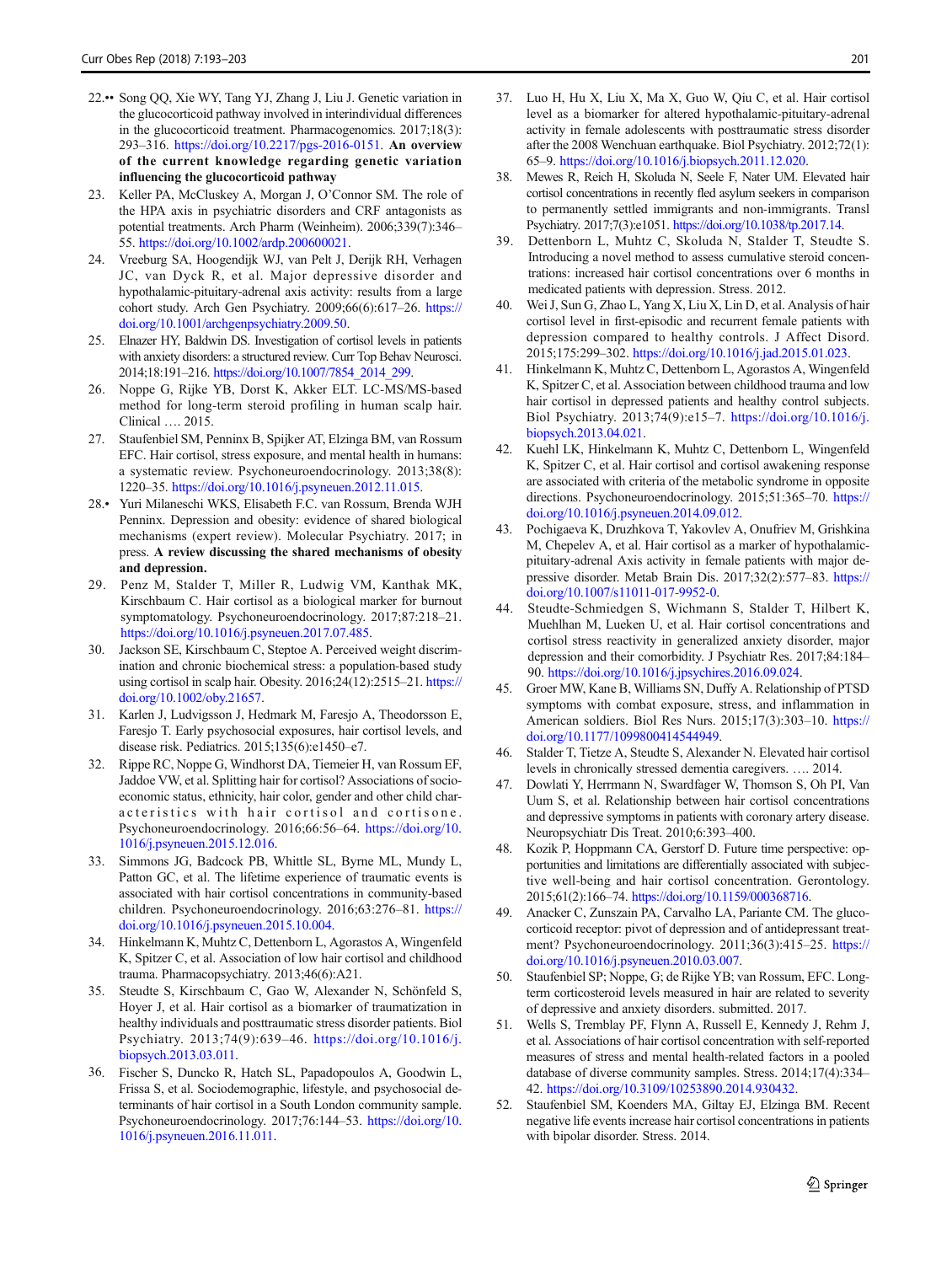- <span id="page-9-0"></span>53. Ulrich-Lai YM, Figueiredo HF, Ostrander MM, Choi DC, Engeland WC, Herman JP. Chronic stress induces adrenal hyperplasia and hypertrophy in a subregion-specific manner. Am J Physiol Endocrinol Metab. 2006;291(5):E965–73. [https://doi.](https://doi.org/10.1152/ajpendo.00070.2006) [org/10.1152/ajpendo.00070.2006](https://doi.org/10.1152/ajpendo.00070.2006).
- 54. Savas M, Wester VL, Staufenbiel SM, Koper JW, van den Akker ELT, Visser JA, et al. Systematic evaluation of corticosteroid use in obese and non-obese individuals: a multi-cohort study. Int J Med Sci. 2017;14(7):615–21. <https://doi.org/10.7150/ijms.19213>.
- 55. Broersen LH, Pereira AM, Jorgensen JO, Dekkers OM. Adrenal insufficiency in corticosteroids use: systematic review and metaanalysis. J Clin Endocrinol Metab. 2015;100(6):2171–80. [https://](https://doi.org/10.1210/jc.2015-1218) [doi.org/10.1210/jc.2015-1218](https://doi.org/10.1210/jc.2015-1218).
- 56. Wester VL, Noppe G, Savas M, van den Akker ELT, de Rijke YB, van Rossum EFC. Hair analysis reveals subtle HPA axis suppression associated with use of local corticosteroids: the lifelines cohort study. Psychoneuroendocrinology. 2017;80:1–6. [https://doi.](https://doi.org/10.1016/j.psyneuen.2017.02.024) [org/10.1016/j.psyneuen.2017.02.024.](https://doi.org/10.1016/j.psyneuen.2017.02.024)
- 57. Roerink SH, Wagenmakers MA, Smit JW, van Rossum EF, Netea-Maier RT, Plantinga TS, et al. Glucocorticoid receptor polymorphisms modulate cardiometabolic risk factors in patients in longterm remission of Cushing's syndrome. Endocrine. 2016;53(1): 63–70. [https://doi.org/10.1007/s12020-016-0883-z.](https://doi.org/10.1007/s12020-016-0883-z)
- 58. Savas M, Muka T, Wester VL, van den Akker ELT, Visser JA, Braunstahl GJ, et al. Associations between systemic and local corticosteroid use with metabolic syndrome and body mass index. J Clin Endocrinol Metab. 2017;102(10):3765–74. [https://doi.org/](https://doi.org/10.1210/jc.2017-01133) [10.1210/jc.2017-01133.](https://doi.org/10.1210/jc.2017-01133)
- 59. Nieman LK. Cushing's syndrome: update on signs, symptoms and biochemical screening. Eur J Endocrinol. 2015;173(4):M33–8. [https://doi.org/10.1530/EJE-15-0464.](https://doi.org/10.1530/EJE-15-0464)
- 60. Wagenmakers M, Roerink S, Gil L, Plantinga T, Smit J, Netea-Maier R, et al. Persistent centripetal fat distribution and metabolic abnormalities in patients in long-term remission of Cushing's syndrome. Clin Endocrinol. 2015;82(2):180–7. [https://doi.org/10.](https://doi.org/10.1111/cen.12639) [1111/cen.12639](https://doi.org/10.1111/cen.12639).
- 61. Bjorntorp P, Rosmond R. Obesity and cortisol. Nutrition. 2000;16(10):924–36.
- 62. Pasquali R, Vicennati V, Cacciari M, Pagotto U. The hypothalamic-pituitary-adrenal axis activity in obesity and the metabolic syndrome. Ann New York Acad Sci. 2006;1083:111– 28. <https://doi.org/10.1196/annals.1367.009>.
- 63. Abraham SB, Rubino D, Sinaii N, Ramsey S, Nieman LK. Cortisol, obesity, and the metabolic syndrome: a cross-sectional study of obese subjects and review of the literature. Obesity. 2013;21(1). <https://doi.org/10.1002/oby.20083>.
- Incollingo Rodriguez AC, Epel ES, White ML, Standen EC, Seckl JR, Tomiyama AJ. Hypothalamic-pituitary-adrenal axis dysregulation and cortisol activity in obesity: a systematic review. Psychoneuroendocrinology. 2015;62:301–18. [https://doi.org/10.](https://doi.org/10.1016/j.psyneuen.2015.08.014) [1016/j.psyneuen.2015.08.014.](https://doi.org/10.1016/j.psyneuen.2015.08.014)
- 65. McKay LICJ. In: PR KDW, Weichselbaum RR, et al., editors. Holland-Frei cancer medicine. 6th ed. BC Decker: Hamilton (ON); 2003.
- 66. Abell JG, Stalder T, Ferrie JE, Shipley MJ, Kirschbaum C, Kivimaki M, et al. Assessing cortisol from hair samples in a large observational cohort: the Whitehall II study. Psychoneuroendocrinology. 2016;73: 148–56. <https://doi.org/10.1016/j.psyneuen.2016.07.214>.
- 67. Rebuffe-Scrive M, Bronnegard M, Nilsson A, Eldh J, Gustafsson JA, Bjorntorp P. Steroid hormone receptors in human adipose tissues. J Clin Endocrinol Metab. 1990;71(5):1215–9. [https://doi.](https://doi.org/10.1210/jcem-71-5-1215) [org/10.1210/jcem-71-5-1215](https://doi.org/10.1210/jcem-71-5-1215).
- 68. Masuzaki H, Paterson J, Shinyama H, Morton NM, Mullins JJ, Seckl JR, et al. A transgenic model of visceral obesity and the metabolic syndrome. Science. 2001;294(5549):2166–70. [https://](https://doi.org/10.1126/science.1066285) [doi.org/10.1126/science.1066285.](https://doi.org/10.1126/science.1066285)
- 69. Stalder T, Kirschbaum C, Alexander N, Bornstein SR, Gao W, Miller R, et al. Cortisol in hair and the metabolic syndrome. J Clin Endocrinol Metab. 2013;98(6):2573–80. [https://doi.org/10.](https://doi.org/10.1210/jc.2013-1056) [1210/jc.2013-1056.](https://doi.org/10.1210/jc.2013-1056)
- 70. Manenschijn L, Schaap L, Van Schoor NM, Van Der Pas S, Peeters GMEE, Lips P, et al. High long-term cortisol levels, measured in scalp hair, are associated with a history of cardiovascular disease. J Clin Endocrinol Metab. 2013;98(5):2078–83. [https://](https://doi.org/10.1210/jc.2012-3663) [doi.org/10.1210/jc.2012-3663](https://doi.org/10.1210/jc.2012-3663).
- 71. Martens MJI, Rutters F, Lemmens SGT, Born JM, Westerterp-Plantenga MS. Effects of single macronutrients on serum cortisol concentrations in normal weight men. Physiol Behav. 2010;101(5): 563–7. [https://doi.org/10.1016/j.physbeh.2010.09.007.](https://doi.org/10.1016/j.physbeh.2010.09.007)
- 72. Belda X, Fuentes S, Daviu N, Nadal R, Armario A. Stress-induced sensitization: the hypothalamic-pituitary-adrenal axis and beyond. Stress. 2015;18(3):269–79. [https://doi.org/10.3109/10253890.](https://doi.org/10.3109/10253890.2015.1067678) [2015.1067678](https://doi.org/10.3109/10253890.2015.1067678).
- 73. Uum SHMV, Sauvé B, Fraser LA, Morley-Forster P. Elevated content of cortisol in hair of patients with severe chronic pain: a novel biomarker for stress: short communication. Stress 2008.
- 74. Blaine SK, Sinha R. Alcohol, stress, and glucocorticoids: from risk to dependence and relapse in alcohol use disorders. Neuropharmacology. 2017;122:136–47. [https://doi.org/10.1016/](https://doi.org/10.1016/j.neuropharm.2017.01.037) [j.neuropharm.2017.01.037.](https://doi.org/10.1016/j.neuropharm.2017.01.037)
- 75. Minkel J, Moreta M, Muto J, Htaik O, Jones C, Basner M, et al. Sleep deprivation potentiates HPA axis stress reactivity in healthy adults. Health Psychol. 2014;33(11):1430–4. [https://doi.org/10.](https://doi.org/10.1037/a0034219) [1037/a0034219.](https://doi.org/10.1037/a0034219)
- 76. Birketvedt GS, Geliebter A, Florholmen J, Gluck ME. Neuroendocrine profile in the night eating syndrome. Curr Obes Rep. 2014;3(1):114–9. [https://doi.org/10.1007/s13679-013-0090-7.](https://doi.org/10.1007/s13679-013-0090-7)
- 77. John CD, Buckingham JC. Cytokines: regulation of the hypothalamo-pituitary-adrenocortical axis. Curr Opin Pharmacol. 2003;3(1):78–84.
- 78. Walker BR. Activation of the hypothalamic-pituitary-adrenal axis in obesity: cause or consequence? Growth Hormon IGF Res. 2001;11(Suppl A):S91–5.
- McNeilly AD, Macfarlane DP, O'Flaherty E, Livingstone DE, Mitic T, McConnell KM, et al. Bile acids modulate glucocorticoid metabolism and the hypothalamic-pituitary-adrenal axis in obstructive jaundice. J Hepatol. 2010;52(5):705–11. [https://doi.org/](https://doi.org/10.1016/j.jhep.2009.10.037) [10.1016/j.jhep.2009.10.037](https://doi.org/10.1016/j.jhep.2009.10.037).
- 80. Ahmed A, Rabbitt E, Brady T, Brown C, Guest P, Bujalska IJ, et al. A switch in hepatic cortisol metabolism across the spectrum of non alcoholic fatty liver disease. PLoS One. 2012;7(2):e29531. <https://doi.org/10.1371/journal.pone.0029531>.
- 81. Heise T, Morrow L, Hompesch M, Haring HU, Kapitza C, Abt M, et al. Safety, efficacy and weight effect of two 11beta-HSD1 inhibitors in metformin-treated patients with type 2 diabetes. Diabetes Obes Metab. 2014;16(11):1070–7. [https://doi.org/10.](https://doi.org/10.1111/dom.12317) [1111/dom.12317.](https://doi.org/10.1111/dom.12317)
- 82. Anderson A, Walker BR. 11beta-HSD1 inhibitors for the treatment of type 2 diabetes and cardiovascular disease. Drugs. 2013;73(13): 1385–93. <https://doi.org/10.1007/s40265-013-0112-5>.
- 83. Macfarlane DP, Raubenheimer PJ, Preston T, Gray CD, Bastin ME, Marshall I, et al. Effects of acute glucocorticoid blockade on metabolic dysfunction in patients with type 2 diabetes with and without fatty liver. Am J Physiol Gastrointest Liver Physiol. 2014;307(7):G760–8. <https://doi.org/10.1152/ajpgi.00030.2014>.
- 84. Younge JO, Wester VL, van Rossum EFC, Gotink RA, Wery MF, Utens E, et al. Cortisol levels in scalp hair of patients with structural heart disease. Int J Cardiol. 2015;184:71–8. [https://doi.org/](https://doi.org/10.1016/j.ijcard.2015.02.005) [10.1016/j.ijcard.2015.02.005](https://doi.org/10.1016/j.ijcard.2015.02.005).
- 85. Quax RA, Manenschijn L, Koper JW, Hazes JM, Lamberts SW, van Rossum EF, et al. Glucocorticoid sensitivity in health and